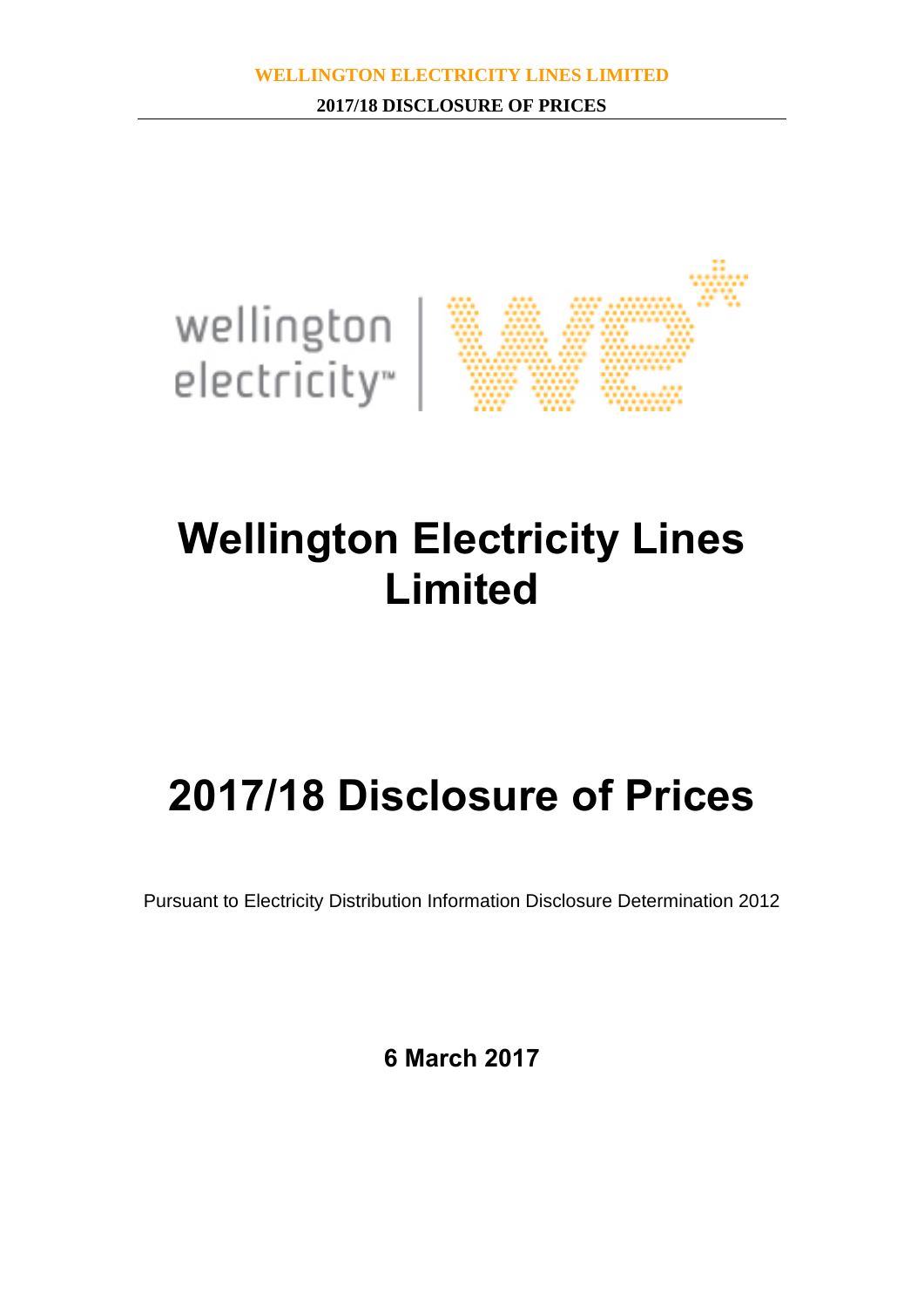## **1 Disclosure Requirements**

This document has been prepared to comply with the following requirements in the Electricity Distribution Information Disclosure Determination 2012:

#### *Disclosure of prices*

- *2.4.18 Every EDB must at all times publicly disclose-*
	- *(1) Each current price expressed in a manner that enables consumers to determine-*
		- *(a) the consumer group or consumer groups applicable to them;*
		- *(b) the total price for electricity lines services applicable to them;*
		- *(c) the prices represented by each price component applicable to them;*
		- *(d) the amount of each current price that is attributable to transmission charges;*
	- *(2) The number (or estimated number) of consumers which must pay each price;*
	- *(3) The date at which each price was or will be first introduced;*
	- *(4) The price that was payable immediately before each current price (if any) expressed in the manner referred to in subclause (1) above.*
- *2.4.19 Every EDB must, at least 20 working days before changing or withdrawing a price or introducing a new price that is payable by 5 or more consumers-*
	- *(1) Publicly disclose-*
		- *(a) the information specified in clause 2.4.18 above in respect of that price;*
		- *(b) an explanation of the reasons for the new price or the changed or withdrawn price;*
	- *(2) In addition, either-*
		- *(a) give written notice to each consumer by whom that price is, or in the case of a withdrawn price would have been, payable, including the information specified in clause 2.4.18 above in respect of that price; or*
		- *(b) notify consumers in the news section of either-*
			- *(i) 2 separate editions of each newspaper; or*
			- *(ii) news media accessible using the internet that is widely read by consumers connected to EDB's network;*
		- *(c) notification under subclause (2)(b) above must provide details of the price, including-*
			- *(i) the changed price alongside the immediately preceding price applicable; and*
			- *(ii) contact details where further details of the new or changed price can be found including the URL of the EDB's publicly accessible website.*
- *2.4.20 Every EDB must, in respect of-*
	- *(1) All new prices payable; or*
	- *(2) In the case of withdrawn prices, the prices which would have been payable;*

*by 4 or fewer consumers, at least 20 working days before introducing a new price, give written notice to each consumer by whom that price is payable, the information specified in clause 2.4.18 above in respect of that price.*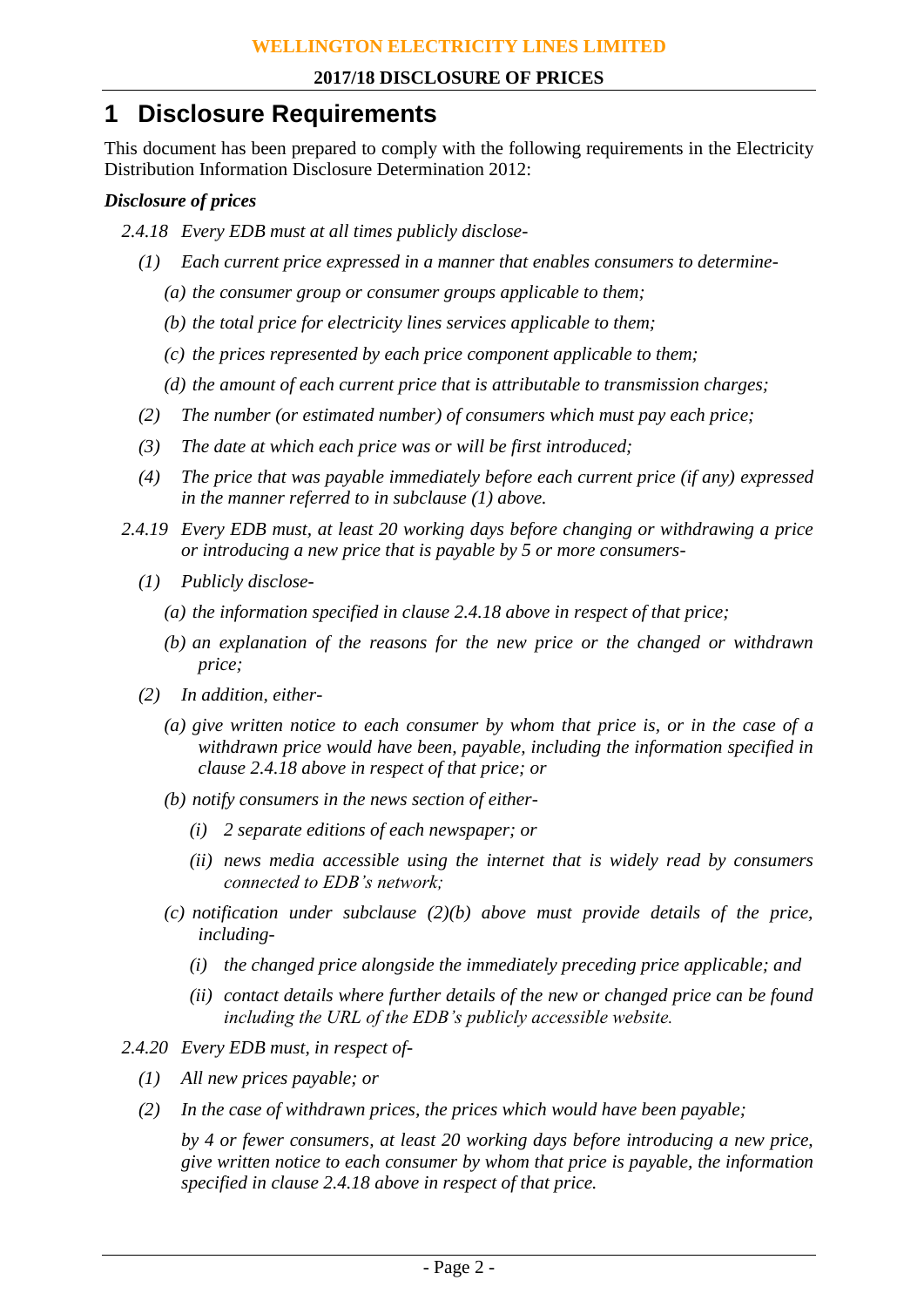## **2 Summary of changes to pricing structures**

We have made the following change to pricing structures this year:

 Introduced a demand charge price signal ('EVDMND' measured in kilowatts) for owners of private electric vehicles (EV) who also utilise EVNITE pricing. The rate of this demand charge is initially set at \$0/kW/month from 1 April 2017, however our intention is to introduce a congestion price signal in subsequent years.

We have also updated the description of the RLU-NITE and RSU-NITE price codes to "night boost" rather than "night", to better reflect the nature of supply for these codes and to be more consistent with the *Electricity Network Association's Distribution Pricing* be more consistent with the *Electricity Network Association's Distribution Pricing Guidelines (September 2016)*.

Further information on these changes is provided below.

#### **2.1 Compliance with the DPP Determination**

Our delivery prices from 1 April 2017 remain unchanged from the previous year. Delivery prices consist of two components, being a distribution price component and pass-through price component (which includes transmission and other recoverable costs). Increases in the distribution price component have been offset by a net decrease in the pass-through price component (including transmission and other recoverable costs) so that overall we have kept our delivery prices constant for consumers. These changes are explained in section 4.

#### **2.2 Pricing amendments**

The adjustments made to pricing from 1 April 2017 are as follows:

#### *2.2.1* **Description change for 'Night only' supply to 'Night boost' supply for price codes RLU-NITE and RSU-NITE**

The description change has been made to better reflect that this supply includes an additional boost period during the daytime as well as the night time supply period. This aligns with the *Electricity Network Association's Distribution Pricing Guidelines (September 2016)*. There have been no changes in the eligibility requirements. Night boost is a separately metered supply to permanently wired appliances, such as night store heaters, which we arrange for switching on and off supply at our specific control times. Night boost supply will be switched on during the night period (11pm to 7am) and for a minimum two hour boost period during the day (generally between 1pm to 3pm). There is no electricity supply to the permanently wired appliances outside of these specified time periods.

#### *2.2.2* **Electric Vehicles**

On 1 April 2017 we are introducing a demand charge price signal ('EVDMND' measured in kilowatts) for owners of private EVs who also utilise EVNITE pricing. This demand price signal applies during the network congestion period of 5pm to 9pm. Initially the rate of the demand charge is \$0.00/kW/month, however this price signal is expected to be increased so it is cost reflective for EV owners in subsequent years. The purpose of this demand charge is to incentivise EV owners, through price signals, to charge their vehicles outside of the network evening congestion period. We believe that introducing this demand charge will help reduce the need for additional investment in upgrading the network for EV charging and also avoid the risk of network outages where no price signal is present during the congestion period. By avoiding increased investment for accommodating increasing network peak demand, customers will also avoid increased prices.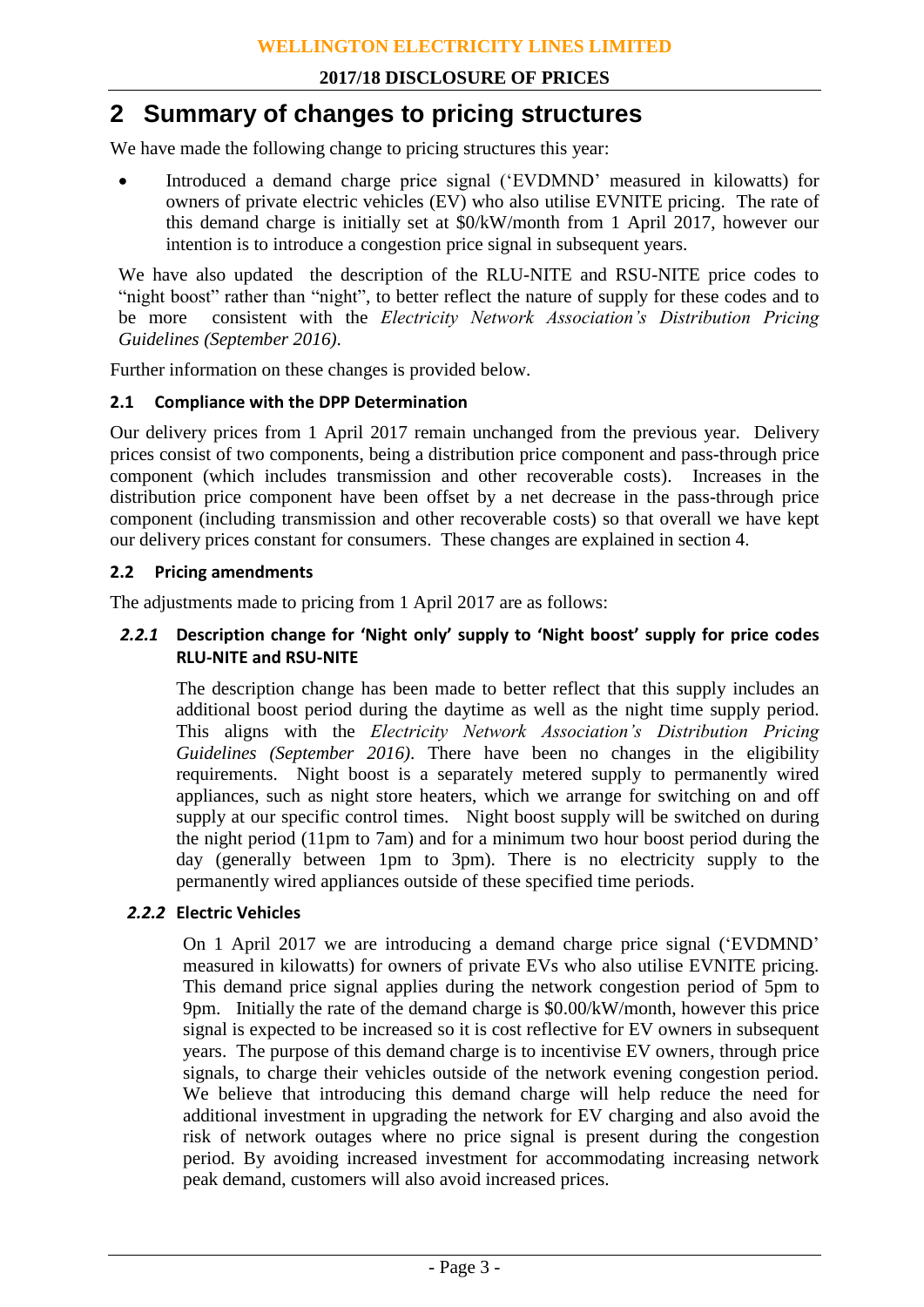## **3 Consumer Groups**

This section sets out the rationale and criteria for our consumer groups.

#### **3.1 Defining Consumer Groups**

Wellington Electricity Lines Limited (WELL) has adopted the following consumer groups for pricing purposes:

- Standard contracts:
	- o Residential Low User (RLU);
	- o Residential Standard User (RSU);
	- o General Low Voltage Connection (GLV);
	- o General Transformer Connection (GTX); and
	- o Unmetered (G).
	- Non Standard Contracts.

Consumers are grouped by voltage level connection, end use, and their utilisation of electricity assets. As an example, the General Transformer Connection group does not make use of the low voltage (LV) reticulation network, as it connects directly to the high voltage network via a dedicated transformer.

Our Electricity Delivery Price Schedule<sup>1</sup> sets out prices for the  $2017/18$  pricing year for the Standard contract consumer groups. Non-standard contract consumer groups are notified directly of their pricing.

The criteria used by WELL to allocate consumers to consumer groups is as follows:

#### *Residential*

 $\overline{a}$ 

The Residential consumer group is consistent with the definition of "Domestic consumer" in the Low Fixed Charge Regulations, where the primary use of the point of connection is a home not normally used for any business activity. Consumers in this group almost exclusively are connected to the LV Network, place similar capacity demands on the network, and can use night boost<sup>2</sup> and controlled<sup>3</sup> tariffs, provided they have the required metering, dedicated interruptible load and meet other eligibility criteria.

This residential consumer group has low and standard users. A low user is a residential consumer who consumes less than 8,000 kWh per year and who is on a low fixed charge retail pricing plan. The Low Fixed Charge Regulations require electricity distribution businesses (EDBs) to offer a pricing plan to domestic low users with a fixed price of no more than 15 cents per day.

A standard user is a residential consumer who consumes more than 8,000 kWh per year.

<sup>&</sup>lt;sup>1</sup> Available at:<http://www.welectricity.co.nz/disclosures/pricing/2017-pricing/>

 $<sup>2</sup>$  Night boost is a separately metered supply to permanently wired appliances, such as night store heaters, which are switched</sup> on and off at specific times. Night boost supply will be switched on during the night period (11pm to 7am) and for a minimum two hour boost period during the day (generally between 1pm to 3pm).

<sup>3</sup> A controlled supply is a supply that allows WELL to control energy supply to permanently wired appliances, such as hot water cylinders. The load control associated with a controlled supply is not operated based on specific daily times.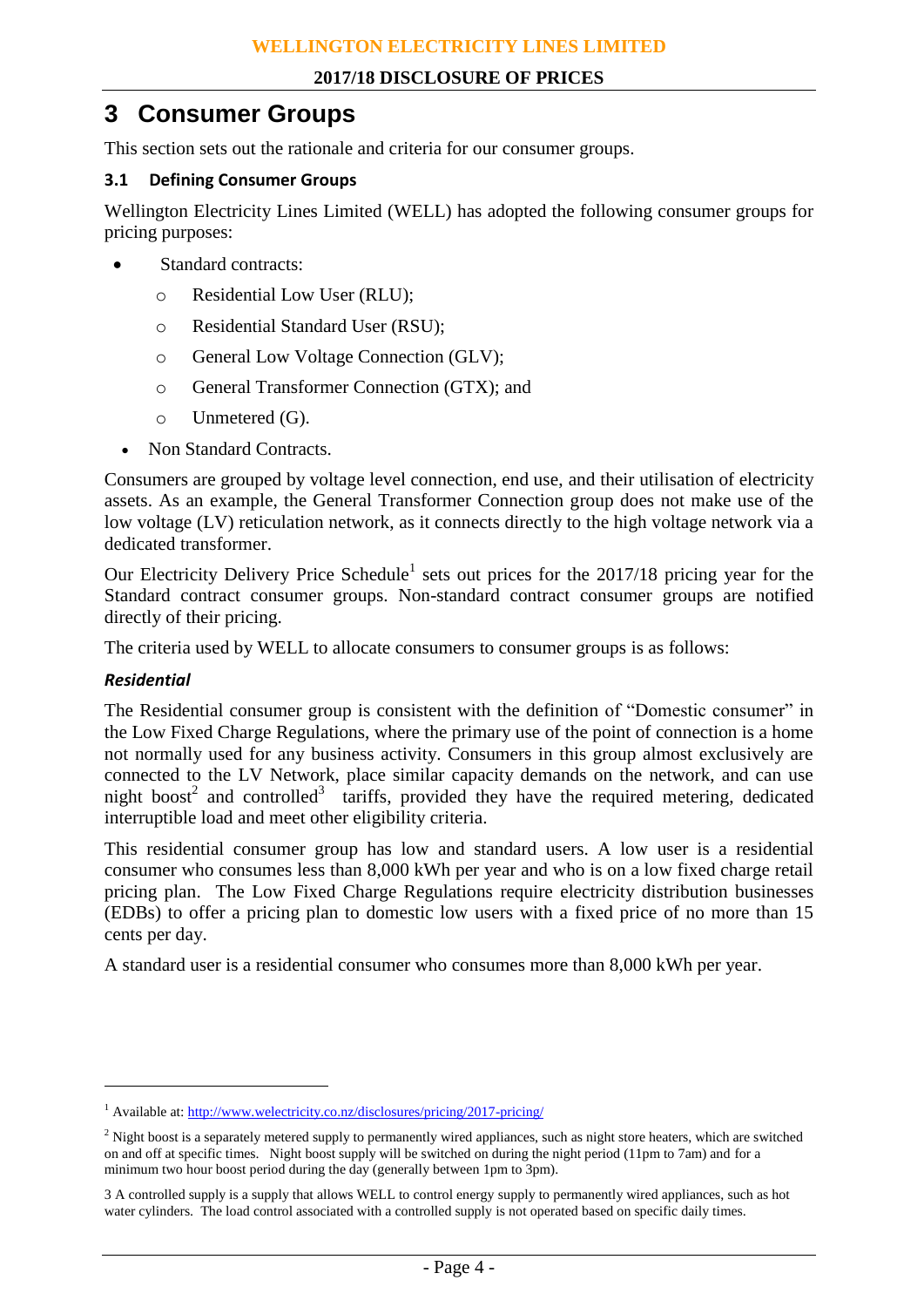#### *General Low Voltage Connection*

The General Low Voltage Connection group is connected to the LV network with a connection capacity of up to 1500kVA, where the premises is a non-residential site used for business activity (e.g. a shop or a farm).

#### *General Transformer Connection*

The General Transformer Connection group includes consumers who receive supply from a transformer, owned by WELL and dedicated to supplying a single consumer, where the premises is a non-residential site used for business activity.

#### *Voltage and asset distinctions*

The following table depicts the relationship between consumer groups, load and asset utilisation characteristics.

| <b>Connection Asset</b><br><b>Characteristics</b> | <b>Unmetered</b> | <b>Residential</b> | <b>General Low</b><br><b>Voltage</b> | <b>General</b><br><b>Transformer</b> | <b>Non Standard</b> |  |
|---------------------------------------------------|------------------|--------------------|--------------------------------------|--------------------------------------|---------------------|--|
| $\langle$ 1kVA                                    | ✓                |                    |                                      |                                      |                     |  |
| $\leq$ =15kVA                                     |                  | $\checkmark$       | $\checkmark$                         | $\checkmark$                         |                     |  |
| $>15kVA <=69kVA$                                  |                  |                    | $\checkmark$                         | $\checkmark$                         |                     |  |
| $>69$ kVA & $\lt$ = 138kVA                        |                  |                    | $\checkmark$                         | $\checkmark$                         |                     |  |
| $>138kVA <=300kVA$                                |                  |                    | ✓                                    | ✓                                    |                     |  |
| $>300$ kVA & $\lt$ =1500kVA                       |                  |                    | $\checkmark$                         | $\checkmark$                         |                     |  |
| $>1500kVA$                                        |                  |                    |                                      | $\checkmark$                         | ✓                   |  |
| Low voltage                                       | $\checkmark$     | $\checkmark$       | $\checkmark$                         |                                      |                     |  |
| Transformer                                       | $\checkmark$     | $\checkmark$       | ✓                                    | ✓                                    | $\checkmark$        |  |
| High voltage                                      |                  |                    |                                      | $\checkmark$                         | $\checkmark$        |  |
| Dedicated assets                                  | $\mathcal{V}^4$  |                    |                                      | $\checkmark$                         | $\mathcal{V}^6$     |  |

**Table 1 – Consumer group and load characteristics**

#### *Non-standard contracts*

The non-standard contracts group is made up of consumers who have atypical connection characteristics. For non-standard consumers, a confidential agreement exists between WELL and the individual consumer which sets out the terms and conditions for the supply of the electricity lines services including the price.

In accordance with its Customer Contributions  $Policy<sup>7</sup>$ , WELL uses the following criteria to determine if a non-standard contract is appropriate:

- The consumer represents an unusual credit risk; or
- The consumer wants to reserve future network capacity; or

 $\overline{a}$ 

<sup>4</sup> Streetlight circuits

<sup>5</sup> Transformers

<sup>6</sup> Dedicated network assets

<sup>7</sup> Available at<http://www.welectricity.co.nz/disclosures/customer-contributions/>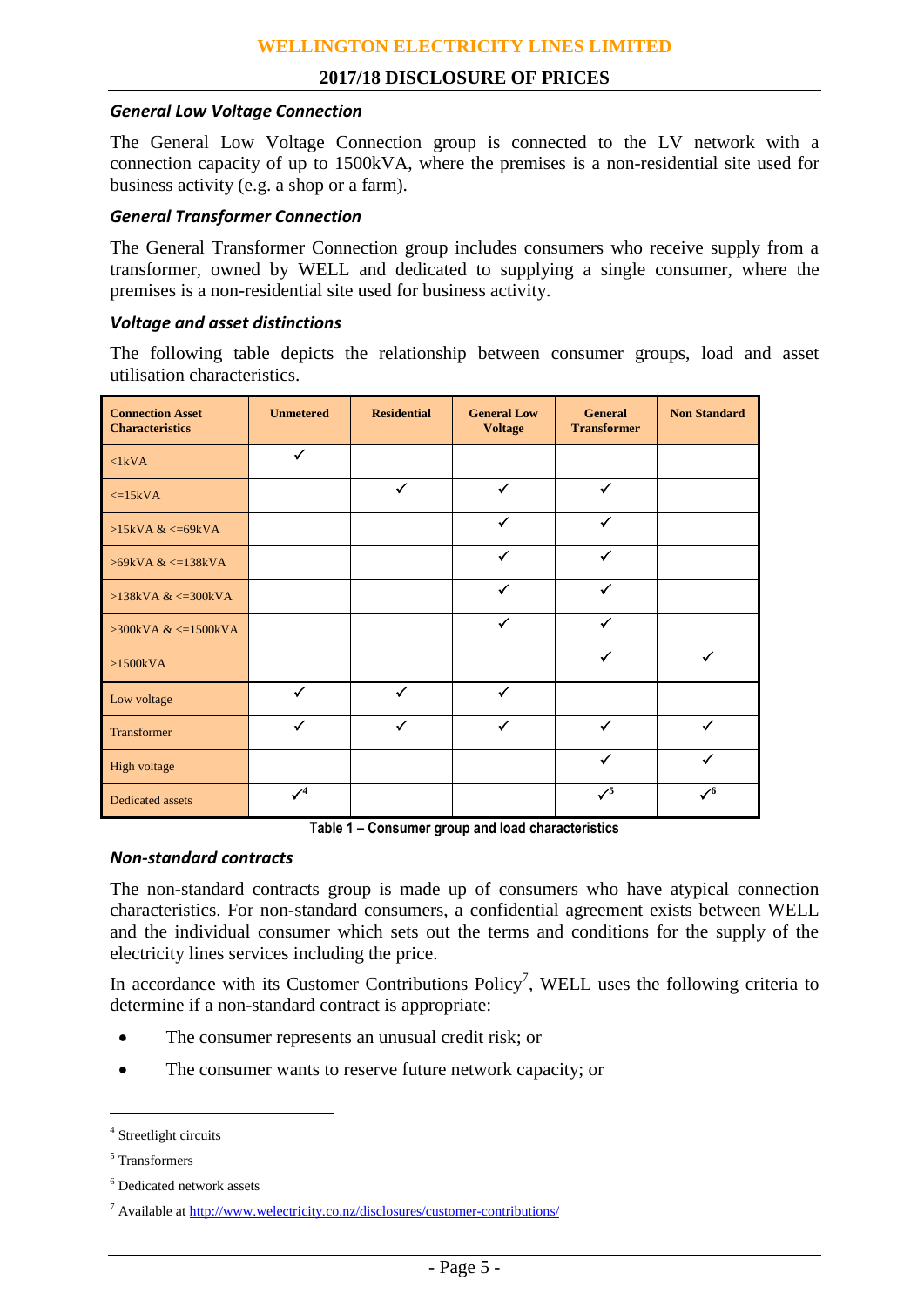#### **WELLINGTON ELECTRICITY LINES LIMITED**

#### **2017/18 DISCLOSURE OF PRICES**

- There are unusual asset ownership or demarcation issues; or
- The consumer and/or WELL wishes to contract for additional services not covered in standard contracts; or
- The site to be connected has unusual locational or security issues; or
- Any other unusual circumstances that WELL, at its discretion, considers to warrant the use of a non-standard rather than standard contract.

#### *Unmetered*

The Unmetered consumer group includes consumers who do not have any metering because the cost of metering is prohibitive relative to their consumption. This includes streetlights, bus shelters, traffic lights etc.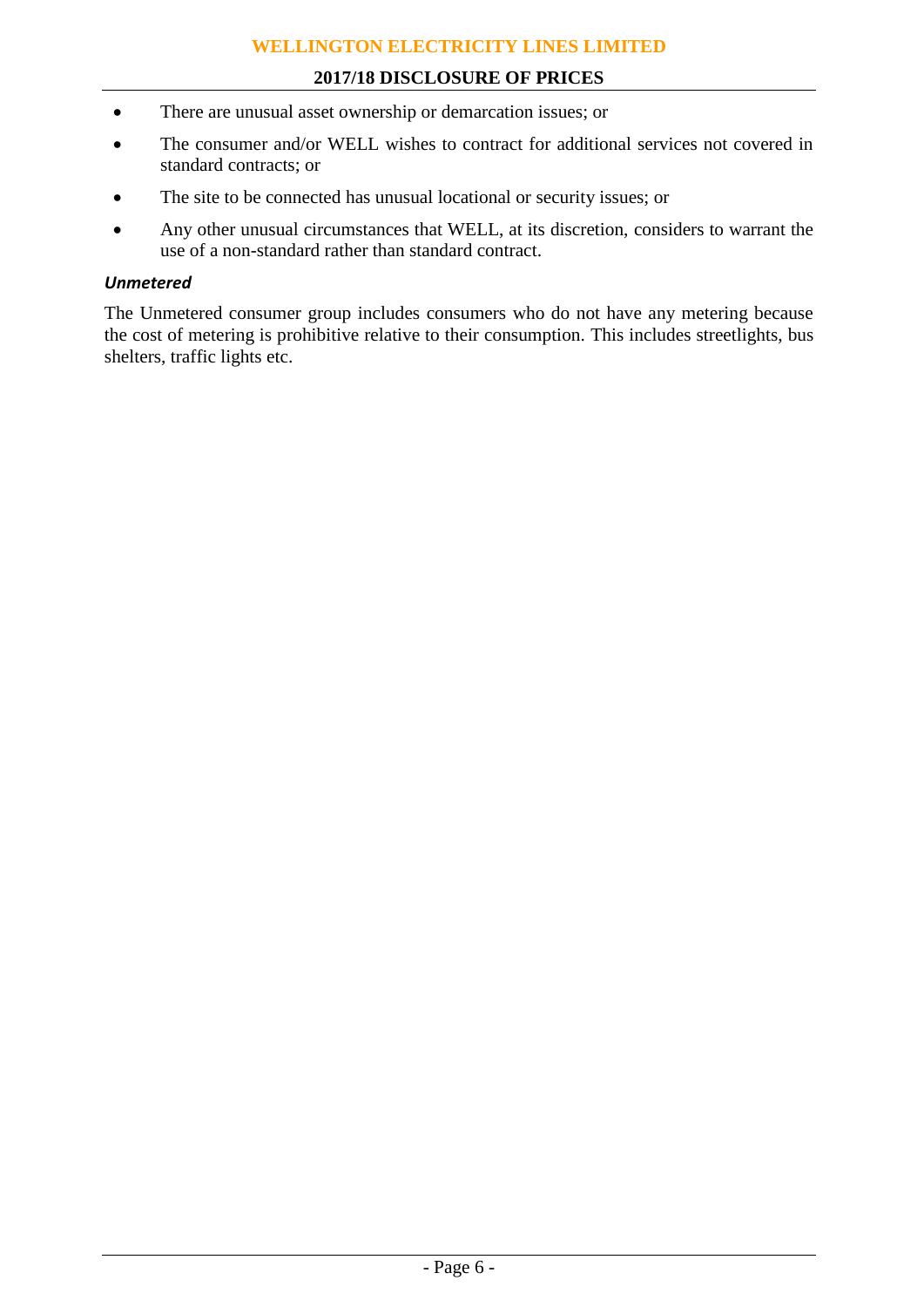## **4 Change in Prices from 2016/17 Disclosure**

In accordance with clause 2.4.18, WELL's Electricity Delivery Price Schedule in Table 3 of this document sets out the prices that apply from 1 April 2017.

It should be noted that WELL's electricity delivery prices exclude the following:

- The provision of metering equipment or load management equipment which is located at consumers premises;
- The cost of consumer fittings; and
- Goods and Services Tax (GST).

In accordance with 2.4.19(1)(b) all prices for all consumers are set in accordance with the DPP Determination 2015, which allows WELL to increase the distribution component of its prices by CPI inflation and the recovery of pass-through and recoverable costs.

2017/18 prices are based on 2016/17 prices adjusted for the impact of changes in:

- The Consumer Price Index  $(CPI)^8$ ;
- Transpower Transmission Costs<sup>9</sup>;
- Pass Through  $\text{Costs}^{10}$ ;
- Other Recoverable Costs<sup>11</sup>; and
- Cost of supply allocations.

Prices for residential consumers are also adjusted to comply with the Low Fixed Charge Regulations.

The impact of these changes is explained further below. Some costs have increased but other costs have reduced, meaning that overall WELL has been able to keep electricity delivery prices the same as the previous year.

#### **4.1 Changes to standard prices**

#### *Consumer Price Index (CPI) adjustment:*

The distribution component of prices has increased in line with CPI inflation of 0.33%.

#### *Transpower Transmission Charges*

Transpower charges have increased by 4.12%. WELL passes these charges on to consumers at cost.

#### *ACOT*

 $\overline{a}$ 

WELL pays Avoided Cost of Transmission (ACOT) charges to large distributed generators within WELL's network in recognition that these generators may cause WELL to avoid Transpower charges. These distributed generators reduce WELL's reliance on Transpower's transmission grid at peak times as peak demand is partly served through these distributed generators. WELL recognises these Transpower savings by paying an ACOT payment to the local distributed generator and WELL in turn pass these charges on to consumers at cost.

<sup>8</sup> As defined in the DPP Determination 2015

<sup>&</sup>lt;sup>9</sup> As defined in the DPP Determination 2015

 $10$  As defined in the DPP Determination 2015

<sup>&</sup>lt;sup>11</sup> As defined in the DPP Determination 2015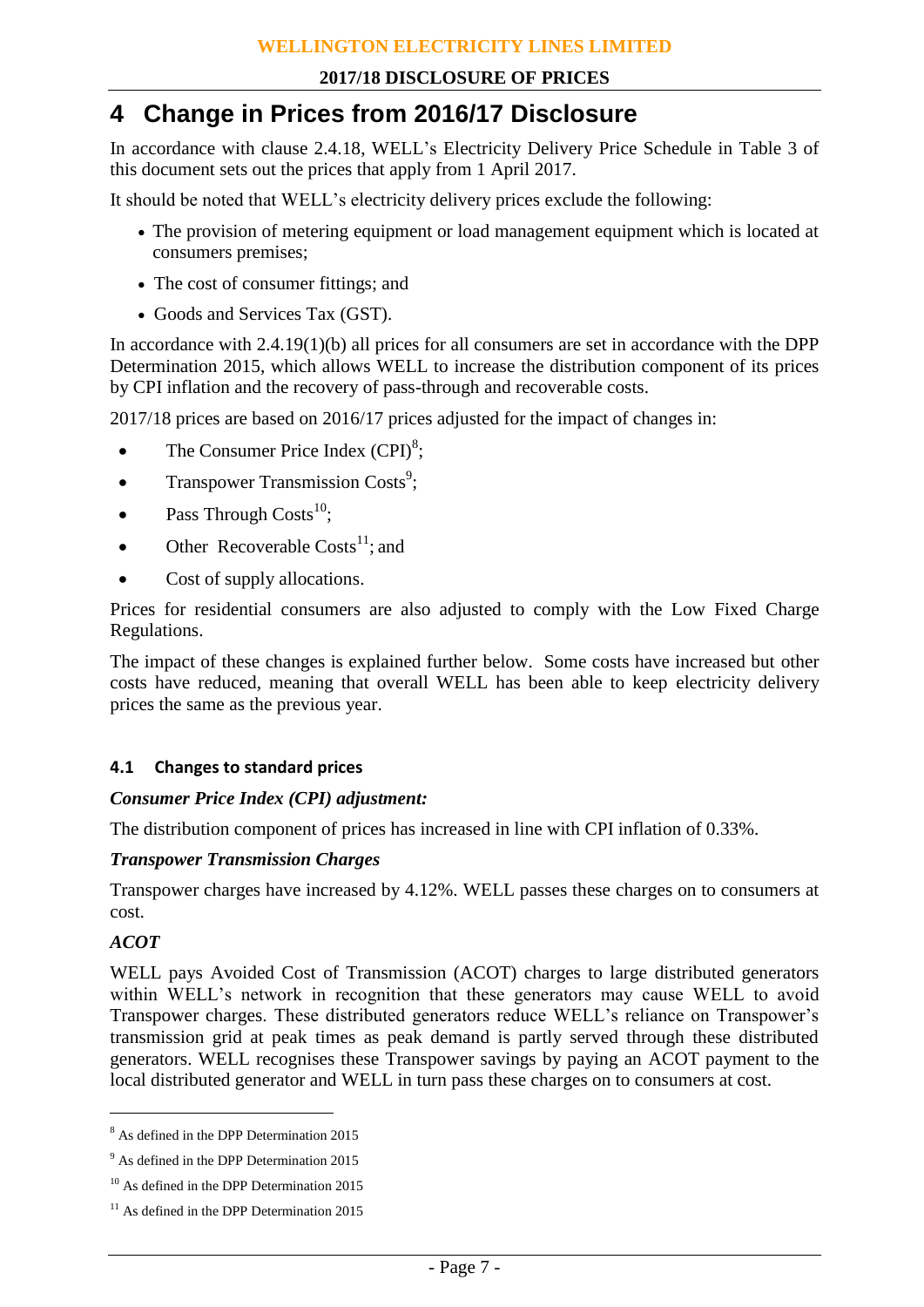ACOT charges can fluctuate significantly depending on how much the distributed generation contributes to reducing coincident demand on the network in line with the lower North Island transmission peaks.

#### *Pass-through costs*

Pass-through costs have increased by 5.00%, reflecting increases in council rates and industry levies. Pass through costs are charged on to consumers at cost.

#### *Other Recoverable costs*

Other recoverable costs include capex wash-ups and quality incentives as well as movements in the pass-through balance. The pass-through balance is the cumulative difference between the revenue from transmission and pass-through prices and the sum of transmission, passthrough and other recoverable costs. In the previous year WELL had a positive pass-through balance movement primarily due to a one-off refund received from Transpower and higher volume revenue from transmission recovery. This prior year over-recovery has enabled overall prices for 2017/18 to be held at the same level as 2016/17 prices rather than the increases in distribution, transmission and pass-through costs being passed through to consumers. The wash-ups, incentives and pass-through balance are provided for in the Default Price-Quality Path Determination 2015 (DPP).

#### *Balance between fixed and variable prices for users*

Residential standard users have a higher fixed daily price to reflect the increased capacity used by these consumers. As at 1 April 2017, the fixed daily price for residential standard users is \$1.10 per day, consistent with the prior year. Whilst these consumers will have a higher fixed daily price, they will generally have lower variable prices (\$/kWh) than residential low users.

#### *Summary of price changes*

The change in delivery charges for 2017/18 is expected to result in no price change in the average consumer's annual network delivery charges when fixed and variable price components are combined.

| <b>Price change element</b>                                                                | <b>Contribution to total average</b><br>change in Delivery Charges |  |  |  |
|--------------------------------------------------------------------------------------------|--------------------------------------------------------------------|--|--|--|
| Consumer Price Index (CPI)                                                                 | 0.29%                                                              |  |  |  |
| Transpower transmission charges                                                            | 1.57%                                                              |  |  |  |
| ACOT charges                                                                               | $-0.37\%$                                                          |  |  |  |
| Pass-through costs (rates, levies, etc)                                                    | 0.99%                                                              |  |  |  |
| Other recoverable costs (incl. wash-ups, incentives and pass-<br>through balance movement) | $-2.48%$                                                           |  |  |  |
| Total weighted average price change                                                        | $0.00\%$                                                           |  |  |  |

**Table 2 – Change in Delivery Charge by Price Component**

Our delivery charges represent around 30 - 40% of the total electricity bill paid by consumers. However, consumers should be aware that energy retailers will package up our prices into their own retail offerings and the actual impact on consumer electricity bills will vary according to price plans, consumption and the extent to which energy retailers pass through WELL's network price changes. Consumers should check with their energy retailer if they wish to further understand the actual impact on their total electricity bill.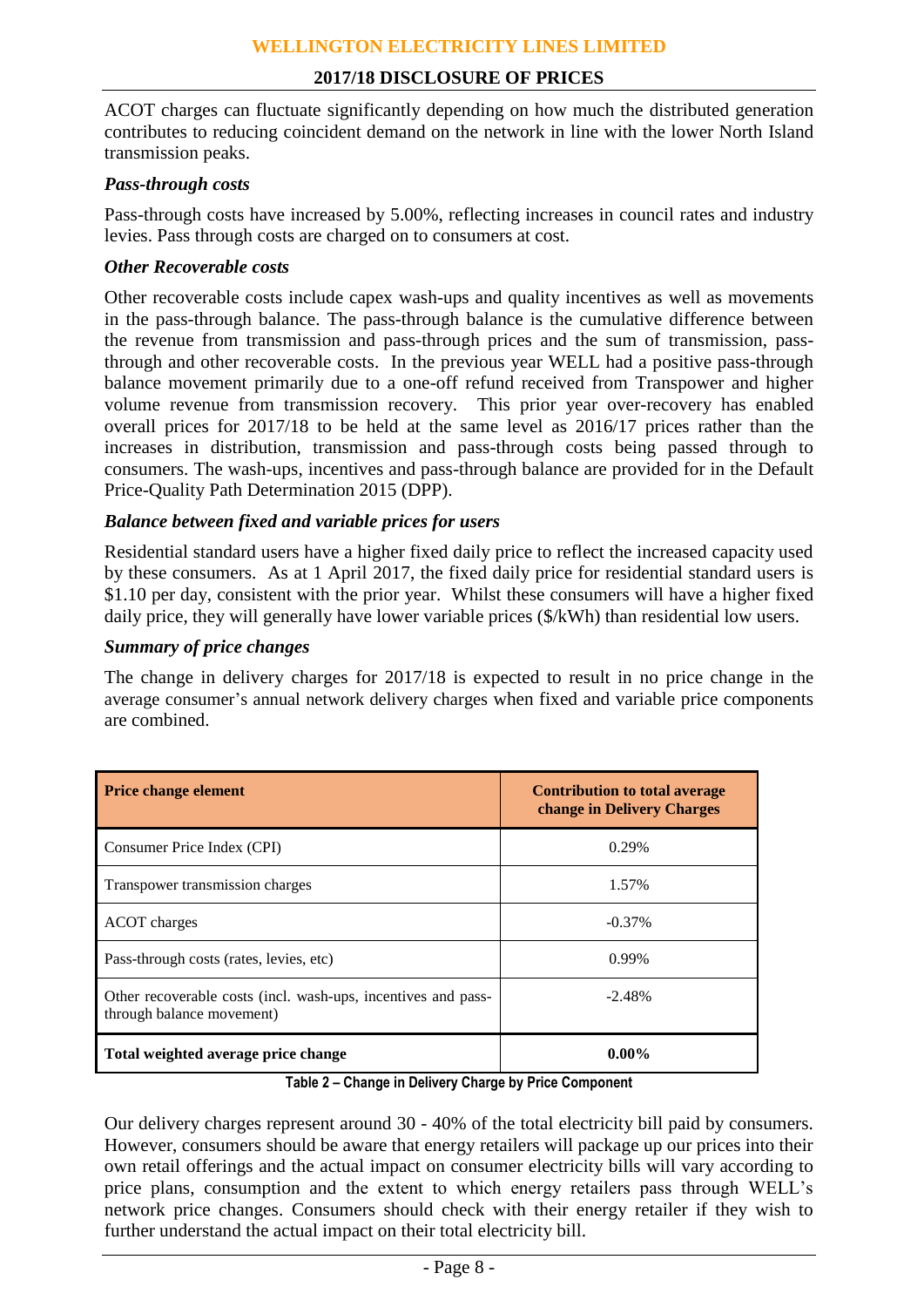### **5 Public Disclosure of 2017/18 Prices**

In accordance with clause 2.4.19(2)(b) a summary of the 2017/18 prices was advertised in the Dominion Post online edition on 1 March 2017 to 7 March 2017 and in the Dominion Post hardcopy on 4 March 2017.

In accordance with clause 2.4.20 WELL notified consumers on Non Standard Individual Contracts of the price change in writing on 13 February 2017.